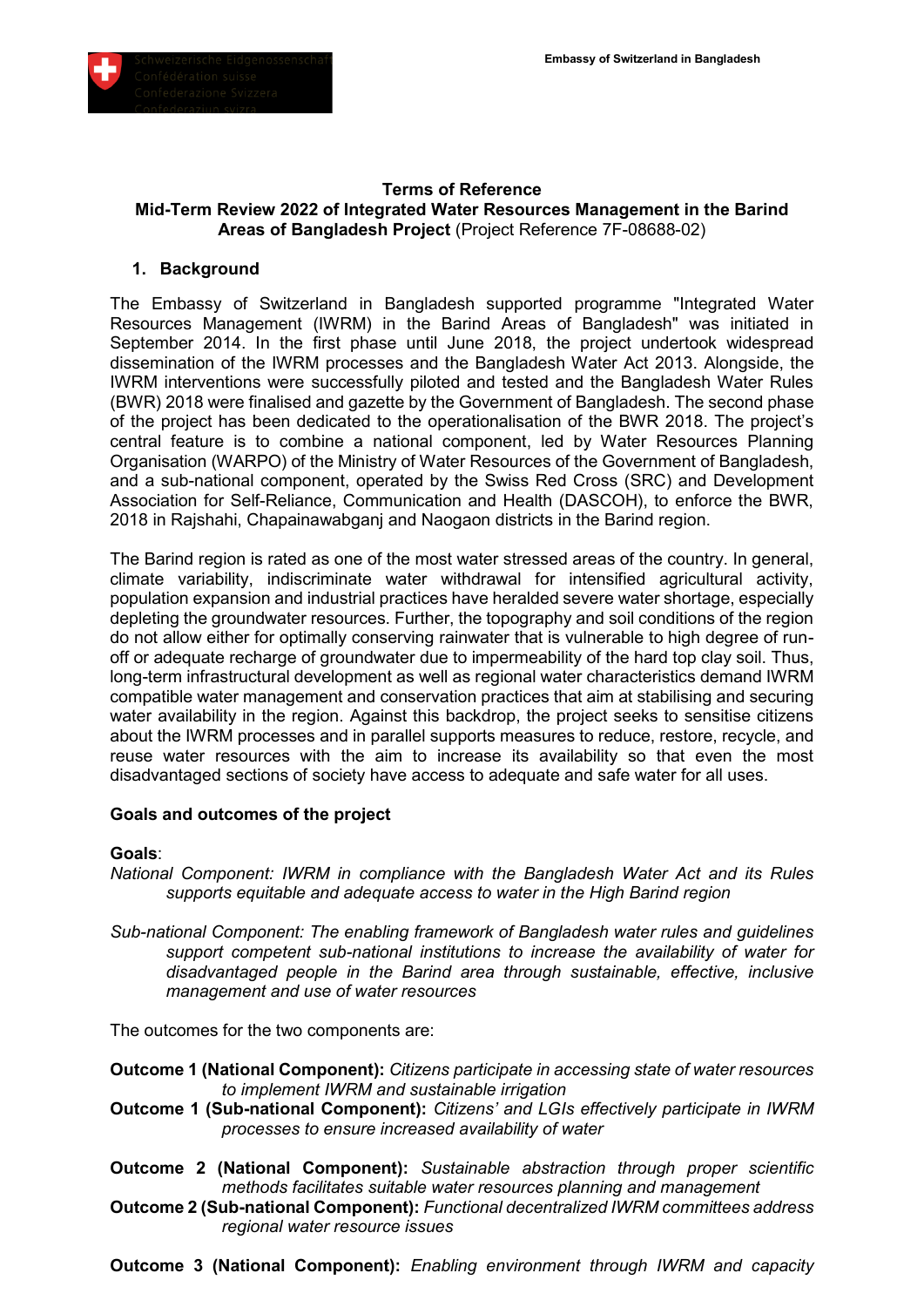### *building improves participatory regional planning and information flows* **Outcome 3 (Sub-national Component):** *Policy framework supports information flow and participatory water resource planning*

## **2. Objective**

The overarching objective of the midterm review (MTR) is to validate the achievements against the desired impact and recommend measures for strategic and operational steering. The MTR will principally examine actual performance of the two components against what was expected but also to identify (i) rectifiable gaps in the scope of work; (ii) unforeseen constraints; and (iii) critical issues that have emerged since the initiation.

## **3. Purpose and scope**

The work and reporting of the MTR team will be divided into two parts: (i) the national component implemented by WARPO; and (ii) the sub-national component implemented by SRC-DASCOH. For each part, the MTR will assess strengths and weaknesses of the work to date, and prepare recommendations for maintaining/ improving performance in the remaining period of the project in order to achieve the project goal.

This review will be based on the six evaluation criteria by the Organisation for Economic Cooperation and Development (OECD), namely relevance, coherence, effectiveness, efficiency, impact and sustainability - providing a normative framework used to determine the merit or worth of the interventions of the project. They serve as the basis upon which evaluative judgements are made (see attached form).

## **A. Relevance – is the intervention doing the right things?**

- Assess the extent to which intervention objectives and design respond to beneficiaries needs.
- Evaluate the objectives and project design are sensitive to the economic, environmental and social conditions.
- Assess the project's contribution to COVID-19 response/recovery.

## **B. Coherence – how well does the intervention fit?**

- Assess the compatibility of the national and sub national interventions and their joint effort to achieve the outcomes.
- Evaluate external coherence of the project intervention with any other actors' interventions in the same context in terms of complementarity, harmonisation and coordination with others and the extent to which the intervention is adding value.

## **C. Effectiveness – is the intervention achieving its objectives?**

- Assess whether output and outcome targets/indicators are on track.
- Assess the role and contributions of different stakeholders under national and sub national components are well aligned in achieving project targets.

## **D. Efficiency – how well are resources being used?**

- Evaluate the extent to which the intervention delivers or is likely to deliver results in an economic sense and within the intended timeline.
- Assess the efficiency and cost‐effectiveness of project implementation, to date, using the Cost Effective Analysis.

## **E. Impact – what difference does the intervention make?**

- Assess the extent to which the project has achieved its stated objectives and expected outputs and results, while identifying the supporting factors and constraints that have led to them, including strategies and implementation modalities chosen, and partnership arrangements.
- Assess project impact (including where the project's support has been most/least effective and why), including the extent to which the capacity of the Government of Bangladesh and partners has been strengthened, and the benefits of the project's contribution to the climate aspect.
- Assess whether the project is fit for purpose and on-track to achieve project targets at output, outcome and impact levels.
- Evaluate how national components are contributing to implement the 'Water Act' 2013 all over Bangladesh.
- Identify unexpected positive and negative results of the project.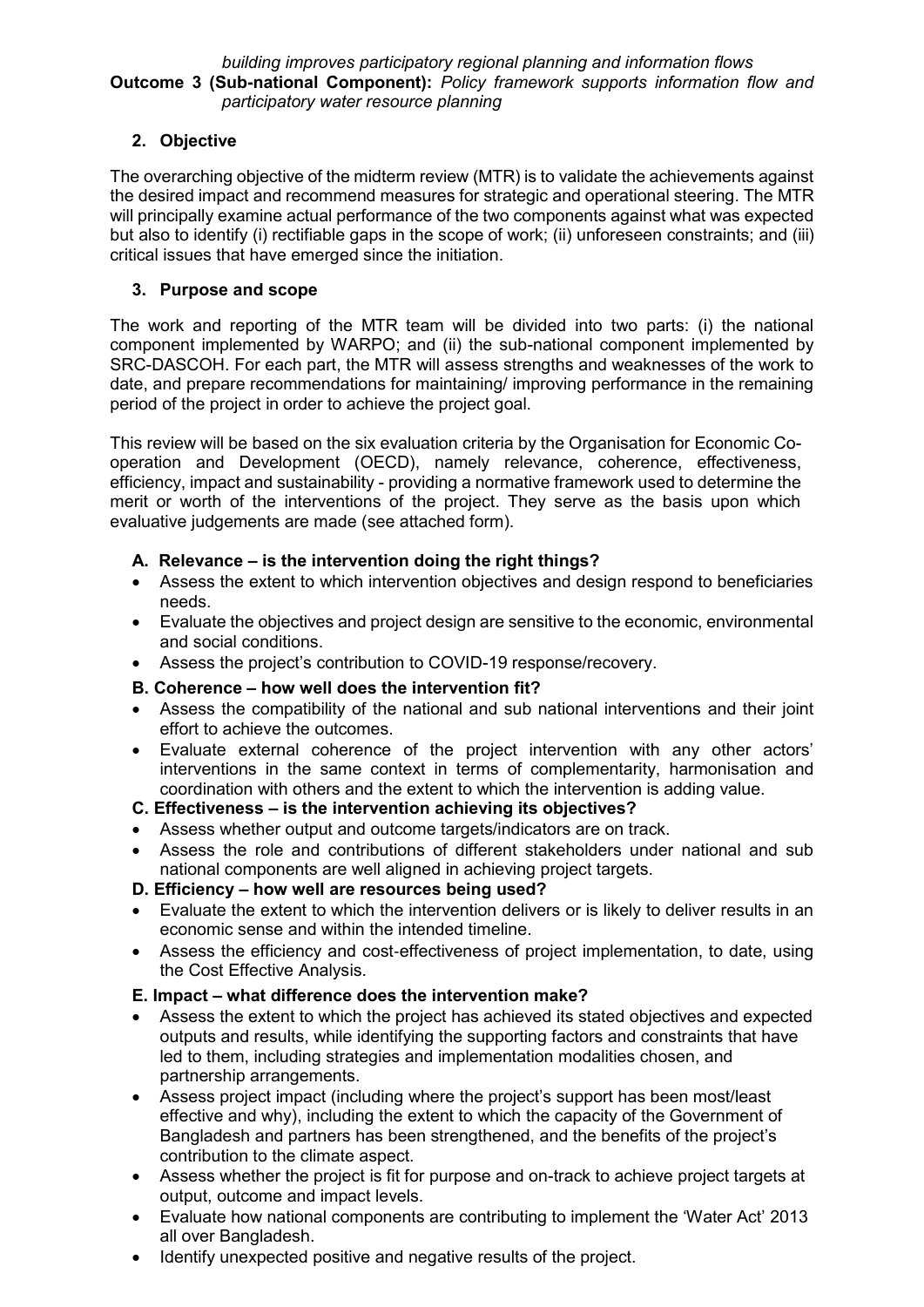- Assess the impact of the project approaches
- Assess the existing risk management framework of both components and identify any new risks to project implementation and the achievement of the project targets.
- Assess strengths and weaknesses, opportunities and challenges and any external factors that have affected the achievement of the immediate objectives and the delivery of the outputs;
- **F. Sustainability the extent to which** *both* **components have contributed to longstanding changes in the integrated water resources management in Bangladesh**
- Evaluate how the set-up of the national and sub-national components is fit to achieve systemic change in reducing climate vulnerability of the Barind region.
- To what extent are the outcomes and benefits of the project likely to continue after the end of this project phase?
- Identify gaps that need to be filled in order to achieve SDC's successful exit strategy of the IWRM project
- Identify synergies and opportunities for IWRMS's integration into SDC's future portfolio
- **G. Mainstreaming of cross-cutting themes –Gender, Governance and Climate, Environment, and Disaster Risk Reduction (DRR) - in** *both* **components**
- How have the crosscutting themes gender equality and good governance been applied? Provide recommendations to further strengthen their mainstreaming.
- Evaluate how the different water schemes under component 2 are contributing to increased resilience against natural disasters (DRR).
- Formulate recommendations for strengthening the DRR approach in the view of climate change adaptation and environmental conservation.
- **H. Recommend key adjustments for the rest of the project period**

In light of the findings above, what are the key adjustments (both operational and technical) and recommendations for maintaining/ improving performance of the project in the remaining period in order to achieve the project goal and desired impact?

# **4. Methodology and Procedure**

## **4.1. Work Methods**

The consultant will use qualitative and quantitative methods to gather relevant information to assess programme performance, and to draw lessons learned. The consultant will:

- Review all key background documentation related to the programme and overall context (such as project annual and bi-annual reports, baseline report, project document and its annexes, publications and other relevant recent documentation in the area of integrated water resources management in Bangladesh);
- Assess the quality of Monitoring and Evaluation;
- Collect testimony (e.g. personal feedback, case studies) from the beneficiaries on processes and results of the interventions;
- Meet key stakeholders in Bangladesh, conduct interviews with project staff, national and sub-national senior management, and project stakeholders including (and more importantly) primary beneficiaries and relevant ministries;
- Meet with other development partners working on related and/or similar interventions;
- Make structured visits to programme sites and interview beneficiaries, and observe physical, social and institutional developments/results;
- Briefing with the Embassy of Switzerland to discuss the work plan and approach;
- Organise focus group / brainstorming discussions as relevant.

# **4.2. Deliverables**

 A detailed work plan which highlights the key milestones and deliverables, including the methodology and processes to be undertaken. If a team of consultants implements the assignment, then one joint work plan and individual work plans per consultant need to be submitted;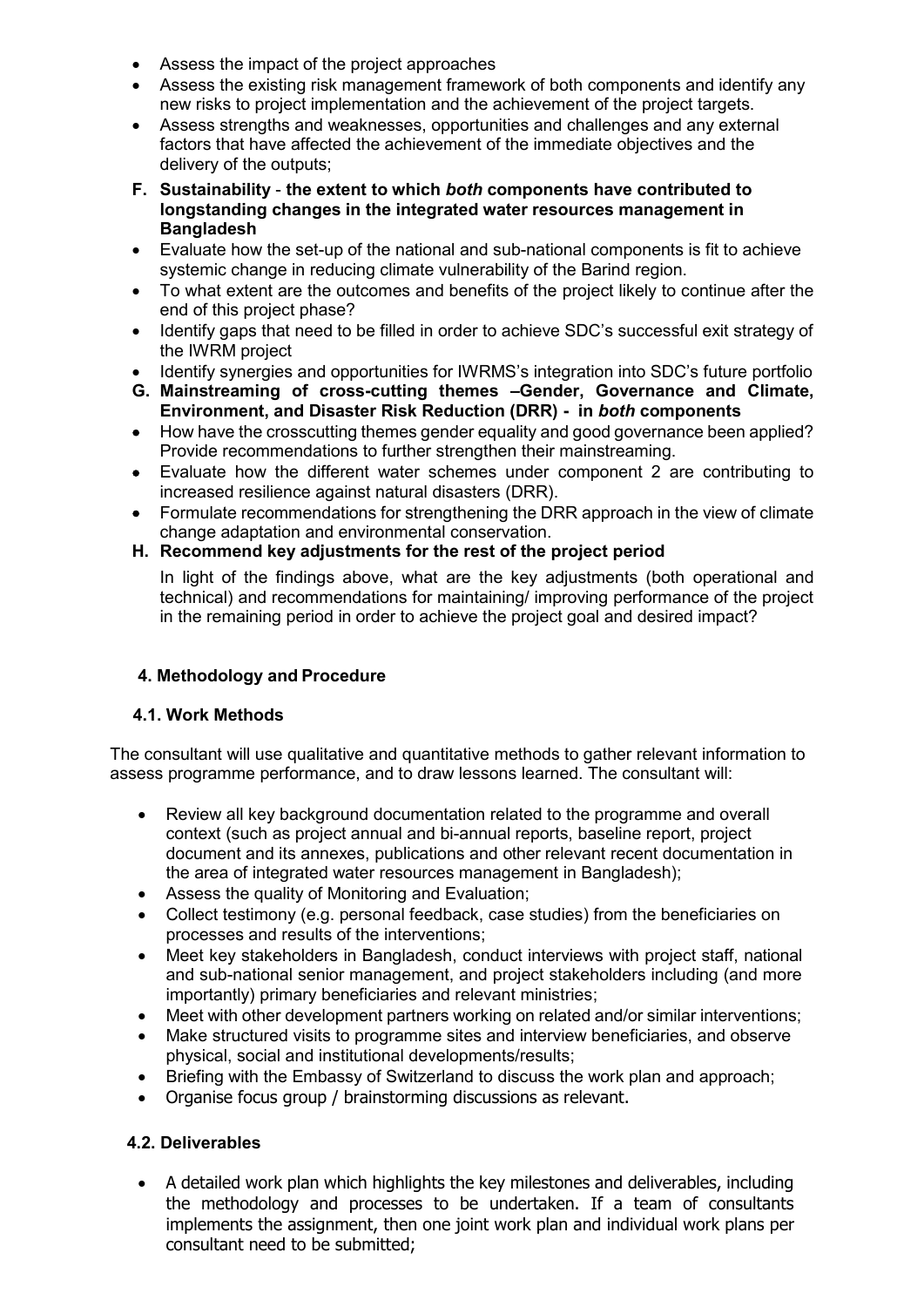- Tools and defined techniques used for primary information and data collection. These tools and techniques must be approved by the Embassy, before usage;
- Submission of the final report as specified in the scope of work, including up to at least two feedback loops with revisions. The report should be a maximum of 20 pages (A4, Normal margin, Arial 11, single space) with an executive summary of a maximum of 3 pages which reads as a standalone document. All other information should be annexed;
- Presentation of the final report to the broader Embassy team that highlights key preliminary findings and recommendations -(not more than 8 slides); and
- Recommend additional and/or supporting analyses and follow-up actions, if required.

## **4.3. Team Composition**

A team of two external consultants (one international and one national consultant) will do the evaluation. The international consultant will act as the team leader and have the principal responsibility for reporting to the embassy. The total duration of the mandate will be of maximum 20 working days including background study, field visits and report writing.

## **Required Qualifications of the International Consultant**

- A minimum of 10 years experience in water management, rural development and local governance in developing regions, including substantial experience in South Asia and preferably in Bangladesh;
- Knowledge and expertise in integrated water resources management, water policy, law, regulation and governance, small scale water conservation and aquifer recharge, participatory water management and conflict resolution;
- Hands-on experience with minimum 5-7 years of relevant experience in the design and implementation of governance programs/projects in the water sector, and related capacity building and cross-cutting aspects;
- Sound knowledge on local governance, public participation and gender issues in rural development;
- Experience in using methodologies including system approach in evaluations, outcome harvesting, and evaluating transformation;
- Relevant experience with results based management;
- Demonstrated experience conducting cost effectiveness analysis / economic analysis for evaluating project efficiency;
- Proven ability to produce analytical reports and a good command of English;
- Ability to bring gender-sensitive and disability-inclusive dimensions into the evaluation in the design, data collection, analysis and report writing of the evaluation;
- Excellent analytical skills with the ability to analyse and interpret data from a range of sources;
- Flexibility and responsiveness to changes and demand;
- Client-orientation and openness to feedback:
- Ability to work efficiently and effectively in situations with tight and demanding deadlines

## **Required Qualifications of the National Consultant**

- University Degree with minimum 5 years of experience in project /program evaluations;
- A minimum of 5 years' experience in water management/rural development/local governance in Bangladesh;
- Demonstrated experience in conducting cost effectiveness analysis / economic analysis;
- Demonstrated knowledge and experience with the application of rights-based approach, and local and national water governance in Bangladesh;
- Extensive experience in applying, qualitative and quantitative research methodologies including participatory approaches;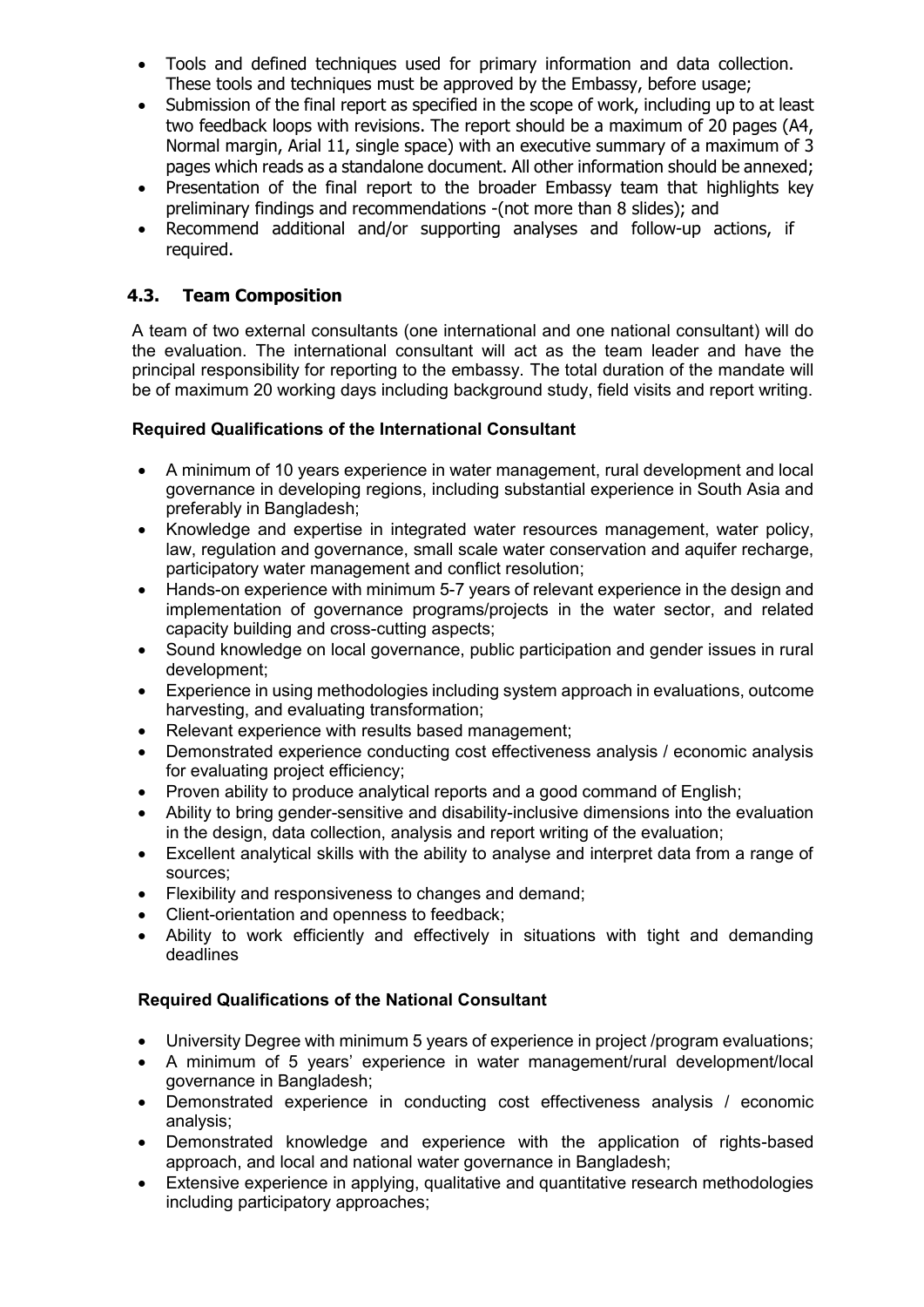- Proven ability to produce analytical reports in good command of English;
- Excellent analytical skills with the ability to analyse and interpret data from a range of sources;
- Flexibility and responsiveness to changes and demand;; Client-orientation and openness to feedback

### **4. Administration and Coordination**

The review team will be contracted by the Embassy of Switzerland in Bangladesh, and the consultant fees will be defined as per SDC's norms and criteria. In addition, consultants will be paid the daily flat rate for subsistence and actual accommodation and transport costs. The consultants are expected to settle their own accommodation bills and airfare, to be reimbursed upon presentation of the original bills only. Details of the budget will be part of this Terms of Reference, based on final agreements between SDC and the consultants.

The consultants will be collectively reportable to the Embassy. All reports and documents prepared during the assignment will be treated as the property of Embassy. All resulting documents and output materials therefore cannot be sold, used, shared and reproduced in any manner without prior approval of the Embassy. The Embassy will assist the consultants in:

- a. Briefing, planning and debriefing discussions and developing plans for field trips, and review activities;
- b. Providing relevant written materials, documents, reports (e.g. Country Programme, Project Document, and Technical Assistance Project Proposal (TAPP) etc.)
- c. WARPO and SRC-DASCOH will provide relevant documents for and assist the consultants during the field visit, including the linking up with relevant stakeholders, organization of transportation, meetings, consultations, etc.

### **5. Timeline**

This assignment is for up to 20 input days from June 2022, with the final deliverable to be ready by mid-July 2022, A minimum of 10 input days should be used in-country and the remaining 10 input days can be used for remote work. The input days will be used as follows:

| <b>Activity</b>                                                                                 | Time-<br>frame | <b>Responsible</b>                                                                  | <b>Place</b>                                            |
|-------------------------------------------------------------------------------------------------|----------------|-------------------------------------------------------------------------------------|---------------------------------------------------------|
| Desk research                                                                                   | 2 days         | Consultants                                                                         | Remote work                                             |
| Visit to project areas                                                                          | 6 days         | Consultant,                                                                         | Dhaka and Rajshahi (UP,<br>municipality and community), |
| Bilateral consultations and 2 days<br>group discussions                                         |                | Consultants with WARPO<br>and SRC-DASCOH, DPs,<br>relevant ministries, NILG<br>etc. | Dhaka                                                   |
| Debriefing with national<br>and sub- national<br>component and with the<br>Embassy (separately) | 1 day          | Consultants with the<br>Embassy                                                     | <b>Dhaka</b>                                            |
| First draft report and<br>related annexure                                                      | 4 days         | Consultants                                                                         | Remote work                                             |
| Final report and related<br>annexure                                                            | 3 days         | Consultants                                                                         | Remote work                                             |
| Travel                                                                                          | 2 days         | International consultant                                                            |                                                         |
| Total days                                                                                      | 20 days        | 18 days for national<br>consultant                                                  |                                                         |

### **Next steps**

Application deadline 15 May 2022